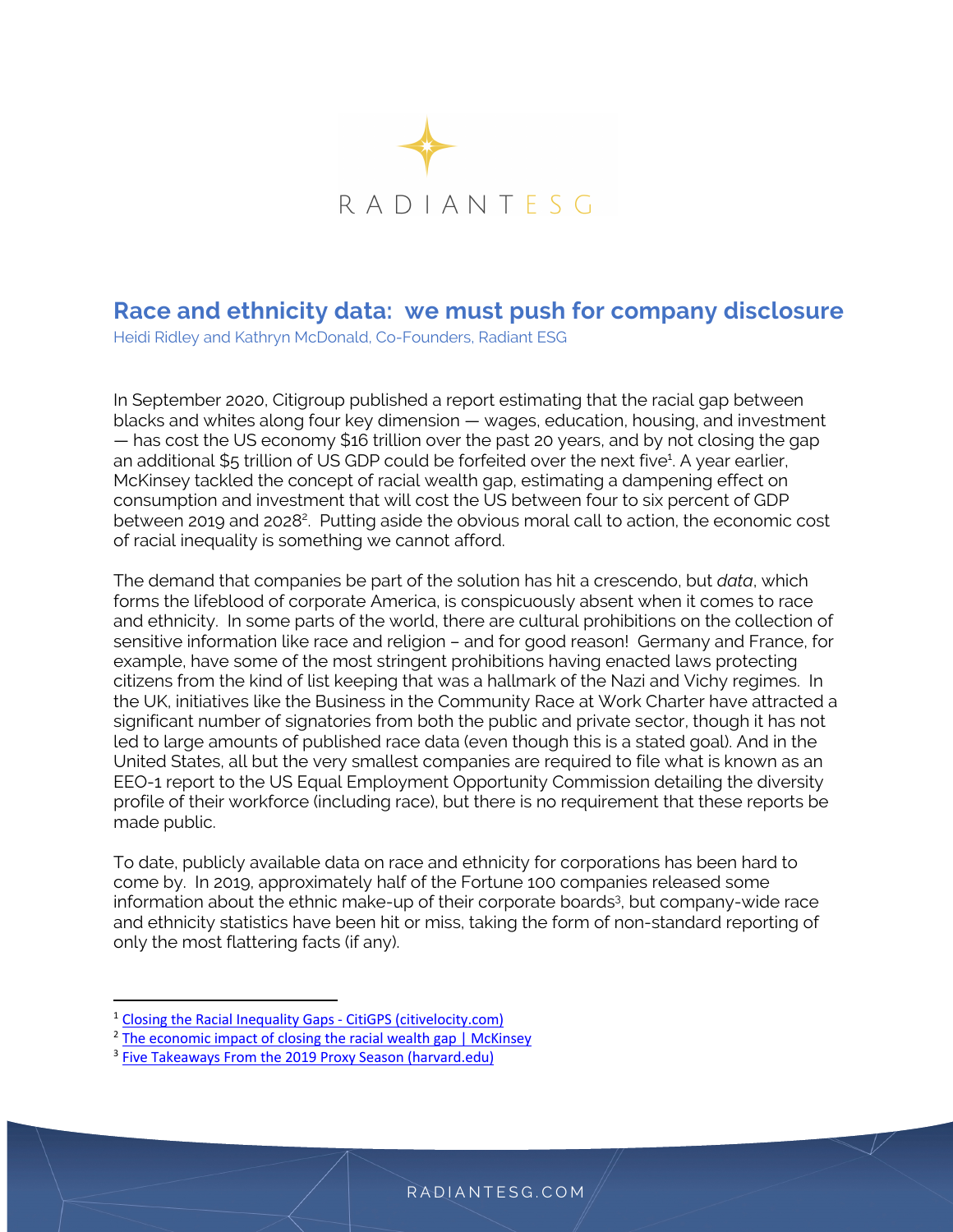Two forces now come to bear on the problem of race data paucity: 1) the widespread recognition that diversity, in the abstract, is a source of strength for companies, and 2) the social upheaval caused by both COVID-19 and the reaction to police brutality against communities of color.

Investors have largely embraced the logic for increased diversity within their investee companies. And while their initial focus was on gender, given the preponderance of studies demonstrating the relationship between diversity and financial performance were genderfocused, attention has now turned to other dimensions of diversity like race and ethnicity. The theory behind why diversity 'works' clearly applies: diversity, when supported by a culture of inclusion, acts as the remedy to group think. For purely economic reasons, a mix of employees who are from different backgrounds or different problem-solving frameworks, who better represent the mix of customers or society at large is now thought of as 'best practice' and seen as a competitive advantage for corporations.

The disproportionate suffering of black and brown people related to the pandemic (with respect to both health and financial outcomes), and the calls for justice by Black Lives Matter and other groups in the wake of the George Floyd killing in the US have led to a groundswell of demand that corporations *act*. Last year witnessed a series of high profile promises on the part of companies for greater racial diversity and opportunity within their ranks. While a few have demonstrated that commitment with tangible action, most have not, and patience on the part of communities and customers has worn thin. Investors also see the need to hold corporations accountable for recent statements and commitments made on the subject of greater racial inclusion, but this is impossible to do without data! Asset owners like New York State Common Retirement Fund, the third largest public fund in the US, will seek to require better disclosure of the ethnic breakdown of companies, voting against board members ignoring its requests4 . ISS, a widely-used provider of outsourced proxy research, has announced that race disclosure will be a focus starting this year. And some of the largest asset management firms like BlackRock and State Street Global Advisors have joined responsible investing firms like Calvert, in raising disclosure of race data to a top priority<sup>5,6</sup>. The Securities and Exchange Commission (SEC), for its part, has mandated (albeit with wide latitude) that companies begin addressing 'human capital resources' in their filings. After many years of talk, there now seems to be real investor action when it comes to eliciting improved company racial and ethnic data disclosure.

In response to these twin forces, some green shoots are starting to emerge with respect to company reporting. A recent report by Just Capital reveals that, among the thousand largest US firms, there has been an 84% increase in companies revealing EEO-1-level diversity detail since December 2019. Admittedly, this is relative to a very low base, but it does represent significant momentum. And as reported in the Wall Street Journal, New York City Comptroller Scott Stringer, who has called on the largest firms to publish their EEO-1 data, has gotten data or commitments for data from 54 firms<sup>7</sup>.

<sup>&</sup>lt;sup>4</sup> N.Y. Pension Prods Companies to Boost Diversity, or Face a Vote (bloomberglaw.com)

<sup>&</sup>lt;sup>5</sup> Calvert CEO to Press Corporates on Racial-Data Reporting (1) (bloomberglaw.com)

<sup>6</sup> BlackRock to Push Companies on Racial Diversity in 2021 - Bloomberg

<sup>7</sup> Big Companies Disclose Details on Gender, Race in Workforces - WSJ